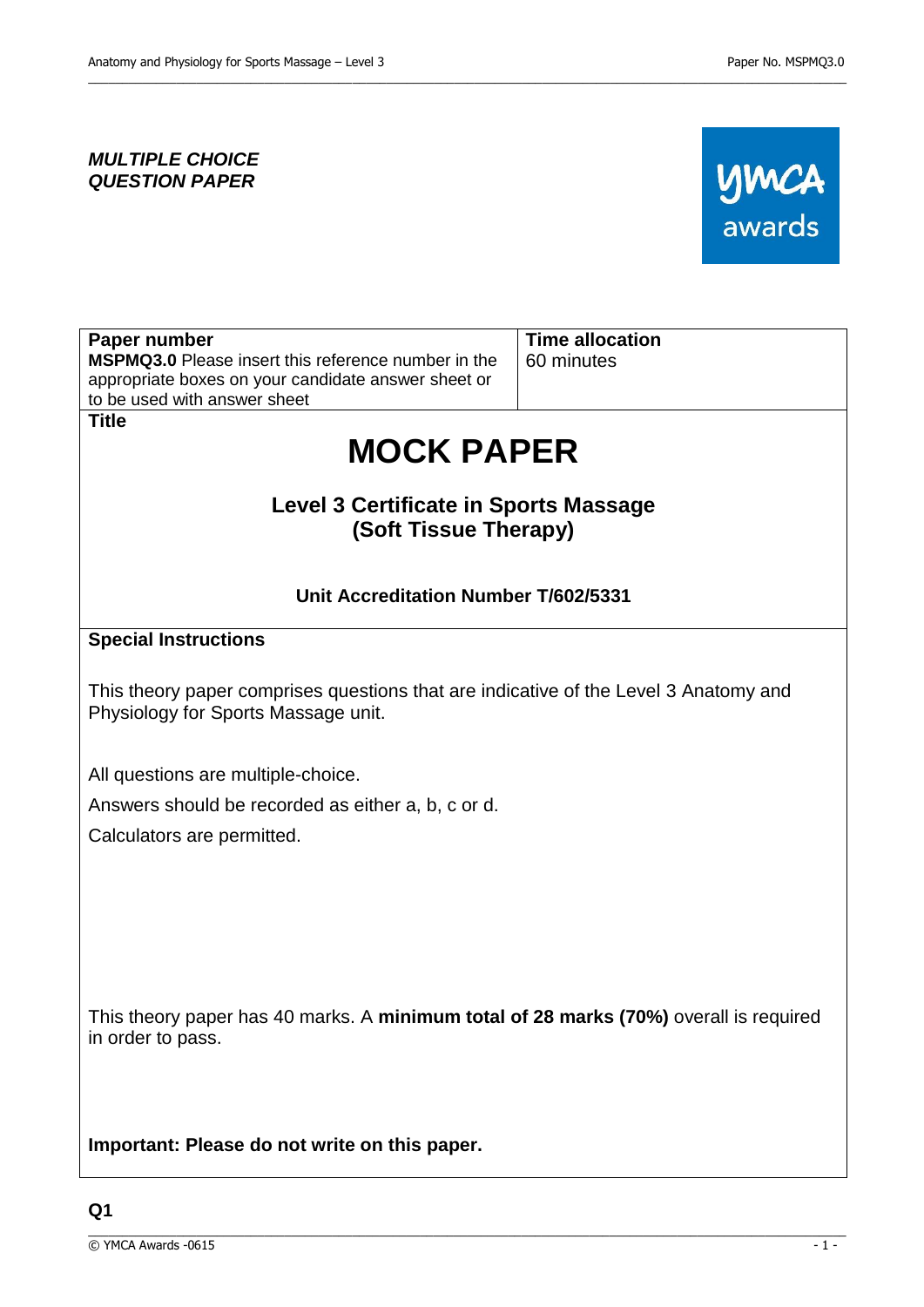### **Which of the following skin conditions results from a bacterial infection of the sebaceous glands? (1 mark)**

 $\_$  ,  $\_$  ,  $\_$  ,  $\_$  ,  $\_$  ,  $\_$  ,  $\_$  ,  $\_$  ,  $\_$  ,  $\_$  ,  $\_$  ,  $\_$  ,  $\_$  ,  $\_$  ,  $\_$  ,  $\_$  ,  $\_$  ,  $\_$  ,  $\_$  ,  $\_$  ,  $\_$  ,  $\_$  ,  $\_$  ,  $\_$  ,  $\_$  ,  $\_$  ,  $\_$  ,  $\_$  ,  $\_$  ,  $\_$  ,  $\_$  ,  $\_$  ,  $\_$  ,  $\_$  ,  $\_$  ,  $\_$  ,  $\_$  ,

- a. Calluses
- b. Acne
- c. Athlete's foot
- d. Moles

#### **Q2**

# **Where is sebum produced? (1 mark)**

- a. Hair follicle
- b. Sweat gland
- c. Fat cell
- d. Sebaceous gland

# **Q3 What is a plexus? (1 mark)**

- a. A motor nerve
- b. A sensory nerve
- c. A mixed nerve
- d. A bundle of nerves

### **Q4 Which of the following bursae is located in the ankle? (1 mark)**

- a. Pes anserinus
- b. Popliteal
- c. Iliopectineal
- d. Retrocalcaneal

### **Q5 Which one of the following is a benefit of regular sports massage? (1 mark)**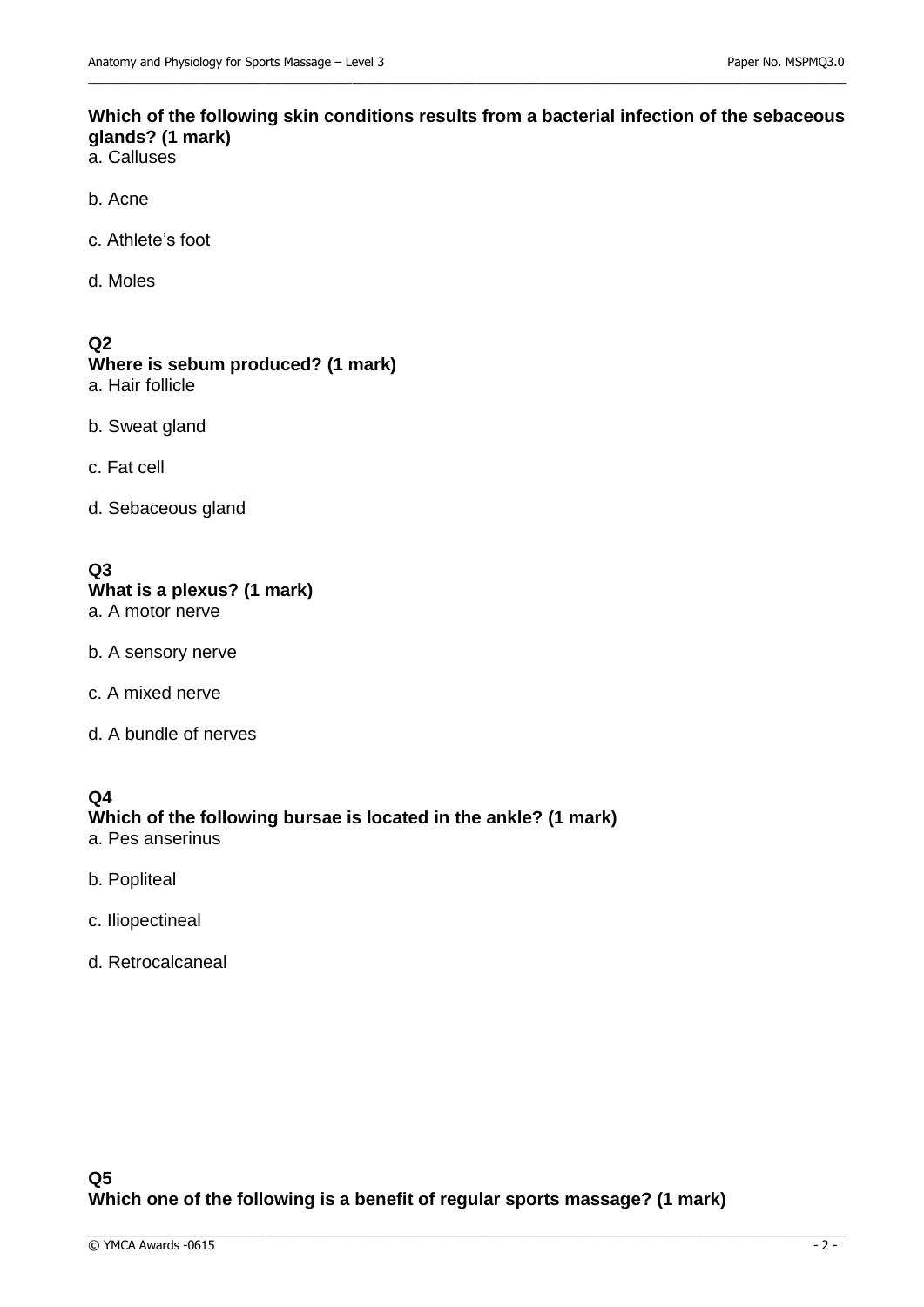### a. Lowered risk of injury

- b. Increased CV fitness
- c. Stronger bones
- d. Weight loss

### **Q6**

# **Which of the following is a function of lymph nodes? (1 mark)**

 $\_$  ,  $\_$  ,  $\_$  ,  $\_$  ,  $\_$  ,  $\_$  ,  $\_$  ,  $\_$  ,  $\_$  ,  $\_$  ,  $\_$  ,  $\_$  ,  $\_$  ,  $\_$  ,  $\_$  ,  $\_$  ,  $\_$  ,  $\_$  ,  $\_$  ,  $\_$  ,  $\_$  ,  $\_$  ,  $\_$  ,  $\_$  ,  $\_$  ,  $\_$  ,  $\_$  ,  $\_$  ,  $\_$  ,  $\_$  ,  $\_$  ,  $\_$  ,  $\_$  ,  $\_$  ,  $\_$  ,  $\_$  ,  $\_$  ,

a. To emulsify fats

- b. To produce lymph
- c. To produce lymphocytes
- d. To produce red blood cells

### **Q7**

### **How many bones comprise the acetabulum? (1 mark)**

a. 1

- b. 2
- c. 3
- d. 4

### **Q8**

### **Which of the following knee ligaments can be described as wide and strap-like? (1 mark)**

- a. Anterior cruciate
- b. Posterior cruciate
- c. Lateral collateral
- d. Medial collateral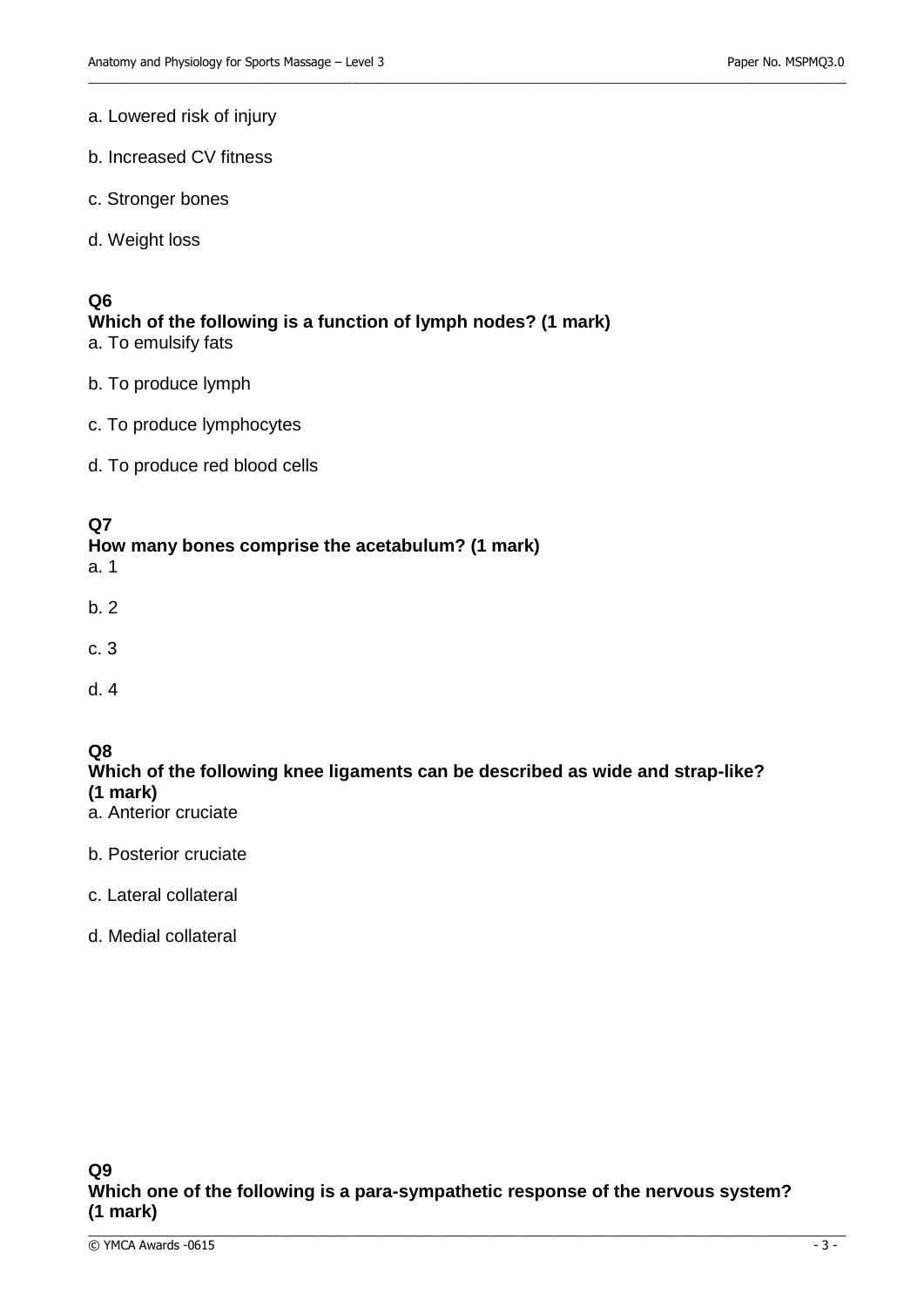#### a. Decreased blood pressure

- b. Increased heart rate
- c. Pupil dilation
- d. Decreased saliva production

### **Q10**

#### **How do frictions aid recovery from injury? (1 mark)**

a. Increasing pain in a localised area will result in an acceleration of the body's natural repair process

 $\_$  ,  $\_$  ,  $\_$  ,  $\_$  ,  $\_$  ,  $\_$  ,  $\_$  ,  $\_$  ,  $\_$  ,  $\_$  ,  $\_$  ,  $\_$  ,  $\_$  ,  $\_$  ,  $\_$  ,  $\_$  ,  $\_$  ,  $\_$  ,  $\_$  ,  $\_$  ,  $\_$  ,  $\_$  ,  $\_$  ,  $\_$  ,  $\_$  ,  $\_$  ,  $\_$  ,  $\_$  ,  $\_$  ,  $\_$  ,  $\_$  ,  $\_$  ,  $\_$  ,  $\_$  ,  $\_$  ,  $\_$  ,  $\_$  ,

b. The heat generated makes the tissues sweat which helps lubricate the area

- c. By reducing localised areas of congestion within tissues, thereby improving blood flow
- d. By making tissues more adherent, helping them stick together more easily

### **Q11**

### **The vasodilation of blood vessels which occurs during sports massage is primarily due to (1 mark)**

\_\_\_\_\_\_\_\_\_\_\_\_\_\_\_\_\_\_\_\_\_\_\_\_\_\_\_\_\_\_\_\_\_\_\_\_\_\_\_\_\_\_\_\_\_\_\_\_\_\_\_\_\_\_\_\_\_\_\_\_\_\_\_\_\_\_\_\_\_\_\_\_\_\_\_\_\_\_\_\_\_\_\_\_\_\_\_\_\_\_\_\_\_\_\_\_\_\_\_\_\_\_\_\_\_\_\_\_\_\_\_\_

- a. physiological effects
- b. physical effects
- c. psychological effects
- d. the placebo effect

#### **Q12**

#### **How many menisci are there in a healthy knee? (1 mark)**  a. 1

- 
- b. 2
- c. 3
- d. 4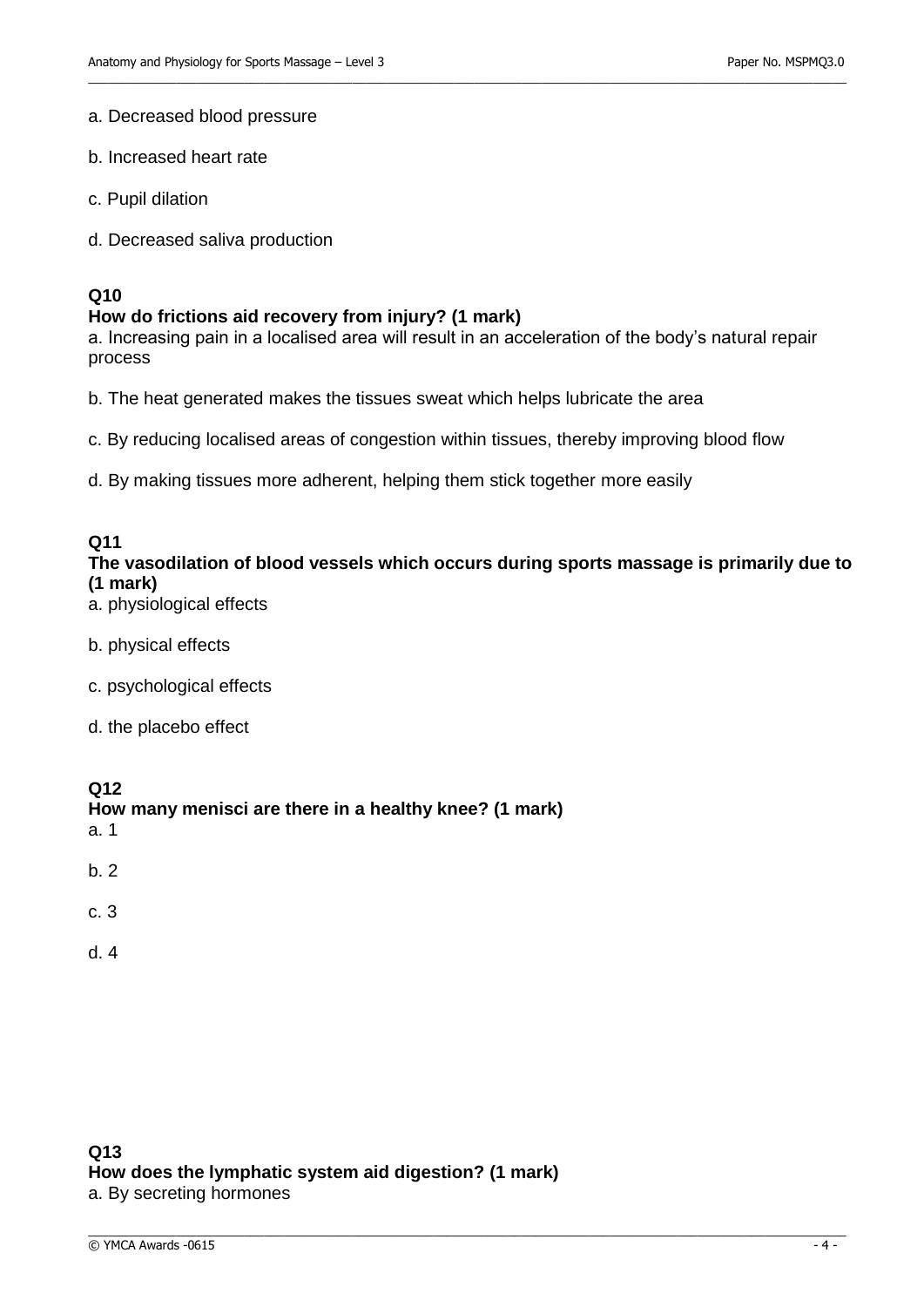- b. By absorption of lipids from the small intestine
- c. By producing digestive enzymes
- d. By peristalsis

### **Q14**

**What are the actions of subscapularis? (1 mark)** 

a. Adduction and medial rotation of the shoulder

- b. Abduction and medial rotation of the shoulder
- c. Adduction and lateral rotation of the shoulder
- d. Abduction and lateral rotation of the shoulder

### **Q15**

**What is the name given to the liquid that flows around the lymphatic system? (1 mark)**  a. Plasma

 $\_$  ,  $\_$  ,  $\_$  ,  $\_$  ,  $\_$  ,  $\_$  ,  $\_$  ,  $\_$  ,  $\_$  ,  $\_$  ,  $\_$  ,  $\_$  ,  $\_$  ,  $\_$  ,  $\_$  ,  $\_$  ,  $\_$  ,  $\_$  ,  $\_$  ,  $\_$  ,  $\_$  ,  $\_$  ,  $\_$  ,  $\_$  ,  $\_$  ,  $\_$  ,  $\_$  ,  $\_$  ,  $\_$  ,  $\_$  ,  $\_$  ,  $\_$  ,  $\_$  ,  $\_$  ,  $\_$  ,  $\_$  ,  $\_$  ,

- b. Lymph
- c. Interstitial fluid
- d. Tissue fluid

### **Q16**

## **What is a hormone? (1 mark)**

- a. A chemical messenger
- b. A vitamin
- c. An endocrine cell
- d. An endocrine gland

#### **Q17 What is the primary purpose of the fibula? (1 mark)**

- a. To give strength to the leg when weight bearing
- b. To provide a surface for attachment of flexor digitorum longus
- c. To provide a surface for attachment of the peroneal muscles
- d. To limit eversion of the ankle

### **Q18**

**What is the name of the largest part of the brain? (1 mark)**  a. Cerebrum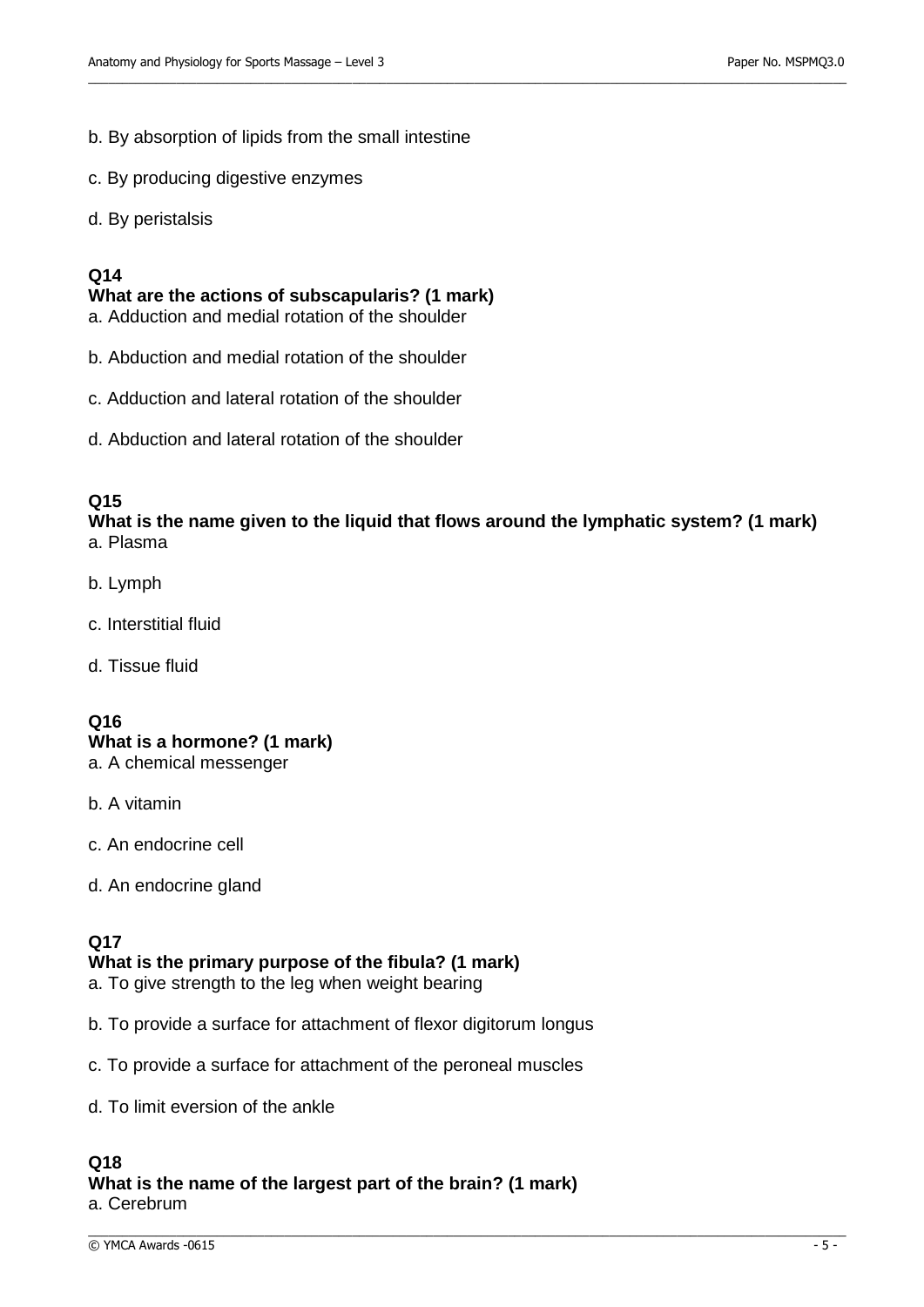#### b. Cerebellum

- c. Diencephalon
- d. Brain stem

# **Q19**

**Oedema results from the excess of what type of liquid? (1 mark)** a. Lymph

 $\_$  ,  $\_$  ,  $\_$  ,  $\_$  ,  $\_$  ,  $\_$  ,  $\_$  ,  $\_$  ,  $\_$  ,  $\_$  ,  $\_$  ,  $\_$  ,  $\_$  ,  $\_$  ,  $\_$  ,  $\_$  ,  $\_$  ,  $\_$  ,  $\_$  ,  $\_$  ,  $\_$  ,  $\_$  ,  $\_$  ,  $\_$  ,  $\_$  ,  $\_$  ,  $\_$  ,  $\_$  ,  $\_$  ,  $\_$  ,  $\_$  ,  $\_$  ,  $\_$  ,  $\_$  ,  $\_$  ,  $\_$  ,  $\_$  ,

- b. Plasma
- c. Interstitial fluid
- d. Water

### **Q20**

#### **Reduction in stress is a (1 mark)**

a. parasympathetic response to massage

- b. physical response to massage
- c. psychological response to massage
- d. sympathetic response to massage

### **Q21**

#### **What is the name of the pigment that darkens in response to UV radiation? (1 mark)**

- a. Keratin
- b. Collagen
- c. Melanin
- d. Thrombin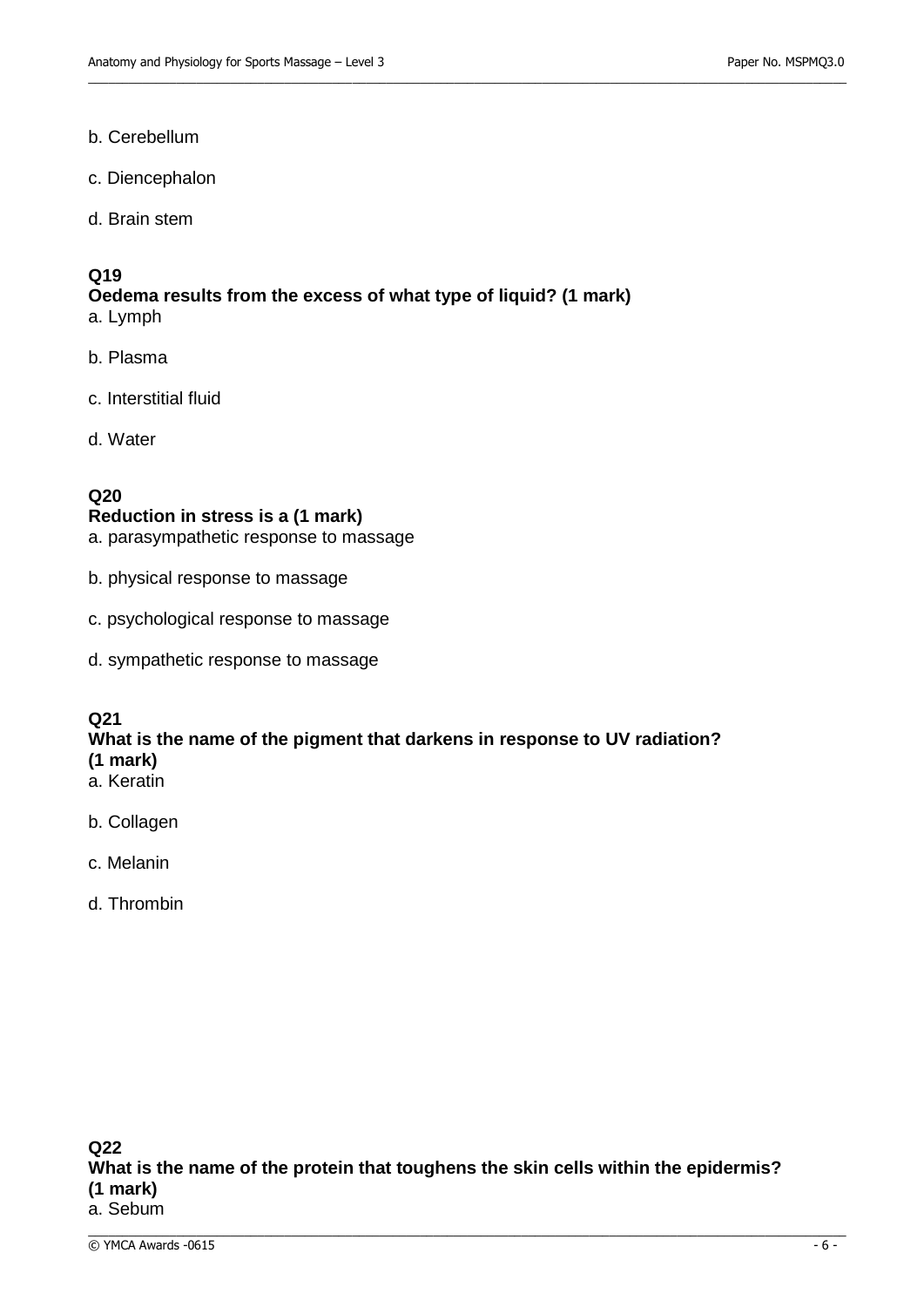- b. Collagen
- c. Keratin
- d. Elastin

### **Q23**

**The physical effects of sports massage result primarily from: (1 mark)**  a. changes which occur to the client's mental state

b. changes which occur as a result of sympathetic and/or parasympathetic responses

 $\_$  ,  $\_$  ,  $\_$  ,  $\_$  ,  $\_$  ,  $\_$  ,  $\_$  ,  $\_$  ,  $\_$  ,  $\_$  ,  $\_$  ,  $\_$  ,  $\_$  ,  $\_$  ,  $\_$  ,  $\_$  ,  $\_$  ,  $\_$  ,  $\_$  ,  $\_$  ,  $\_$  ,  $\_$  ,  $\_$  ,  $\_$  ,  $\_$  ,  $\_$  ,  $\_$  ,  $\_$  ,  $\_$  ,  $\_$  ,  $\_$  ,  $\_$  ,  $\_$  ,  $\_$  ,  $\_$  ,  $\_$  ,  $\_$  ,

- c. changes which occur to the properties of connective tissue
- d. changes caused by the placebo effect

### **Q24**

**What are the names of the 2 divisions of the skin? (1 mark)** 

- a. Primary stratus and secondary stratus
- b. Primary stratum and secondary stratum
- c. Dermis and epidermis
- d. Dermis and endodermis

### **Q25**

# **Where in the body are the inguinal nodes? (1 mark)**

- a. In the armpit
- b. Behind the knee
- c. In the groin
- d. In the neck

\_\_\_\_\_\_\_\_\_\_\_\_\_\_\_\_\_\_\_\_\_\_\_\_\_\_\_\_\_\_\_\_\_\_\_\_\_\_\_\_\_\_\_\_\_\_\_\_\_\_\_\_\_\_\_\_\_\_\_\_\_\_\_\_\_\_\_\_\_\_\_\_\_\_\_\_\_\_\_\_\_\_\_\_\_\_\_\_\_\_\_\_\_\_\_\_\_\_\_\_\_\_\_\_\_\_\_\_\_\_\_\_

a. Anticipation at the start line of a race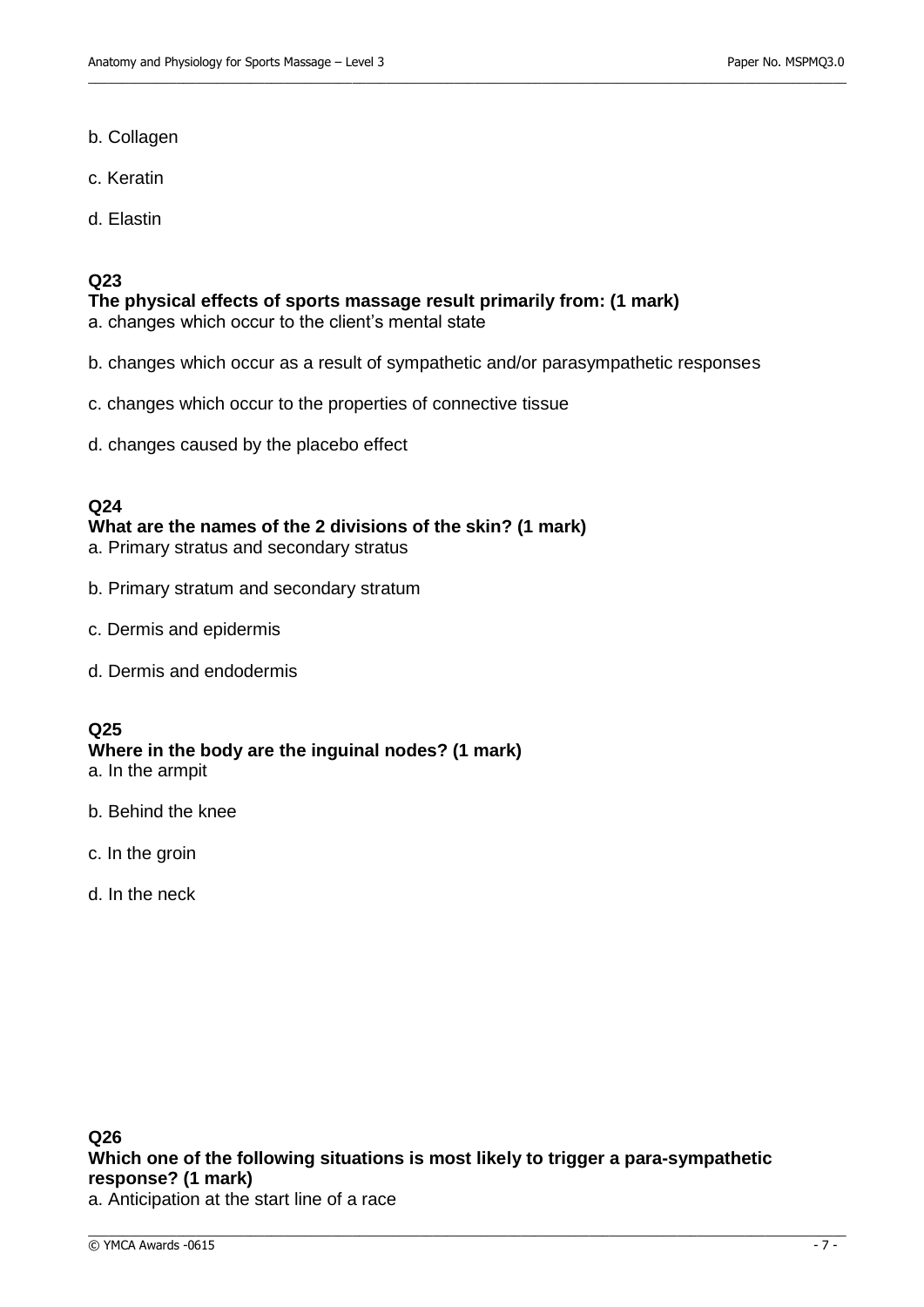#### b. Eating a large meal

- c. Waking in the night and hearing movement downstairs
- d. Having a massage for the first time

### **Q27**

**What are the names of the two components of intervertebral discs? (1 mark)**  a. Annulus pulposus and nucleus fibrosus

- b. Annulus fibrosus and nucleus pulposus
- c. Annulus pulposus and nucleus pulposus
- d. Annulus fibrosus and nucleus fibrosus

### **Q28**

### **Which one of the following muscles attaches to the anterior superior iliac spine (ASIS)? (1 mark)**

 $\_$  ,  $\_$  ,  $\_$  ,  $\_$  ,  $\_$  ,  $\_$  ,  $\_$  ,  $\_$  ,  $\_$  ,  $\_$  ,  $\_$  ,  $\_$  ,  $\_$  ,  $\_$  ,  $\_$  ,  $\_$  ,  $\_$  ,  $\_$  ,  $\_$  ,  $\_$  ,  $\_$  ,  $\_$  ,  $\_$  ,  $\_$  ,  $\_$  ,  $\_$  ,  $\_$  ,  $\_$  ,  $\_$  ,  $\_$  ,  $\_$  ,  $\_$  ,  $\_$  ,  $\_$  ,  $\_$  ,  $\_$  ,  $\_$  ,

- a. Sartorius
- b. Gracilis
- c. Pectineus
- d. Rectus femoris

### **Q29**

### **Which of the following is a function/are functions of the cerebellum? (1 mark)**

- a. Interpretation of visual and auditory input
- b. Short-term memory
- c. Balance and co-ordination
- d. Interpretation of taste and olfactory input

#### **Q30**

**What causes the flow of lymph to slow as it passes through a lymph node? (1 mark)**  a. The narrowing of lymph vessels upon entry

\_\_\_\_\_\_\_\_\_\_\_\_\_\_\_\_\_\_\_\_\_\_\_\_\_\_\_\_\_\_\_\_\_\_\_\_\_\_\_\_\_\_\_\_\_\_\_\_\_\_\_\_\_\_\_\_\_\_\_\_\_\_\_\_\_\_\_\_\_\_\_\_\_\_\_\_\_\_\_\_\_\_\_\_\_\_\_\_\_\_\_\_\_\_\_\_\_\_\_\_\_\_\_\_\_\_\_\_\_\_\_\_

b. Having fewer lymphatic vessels leaving nodes than entering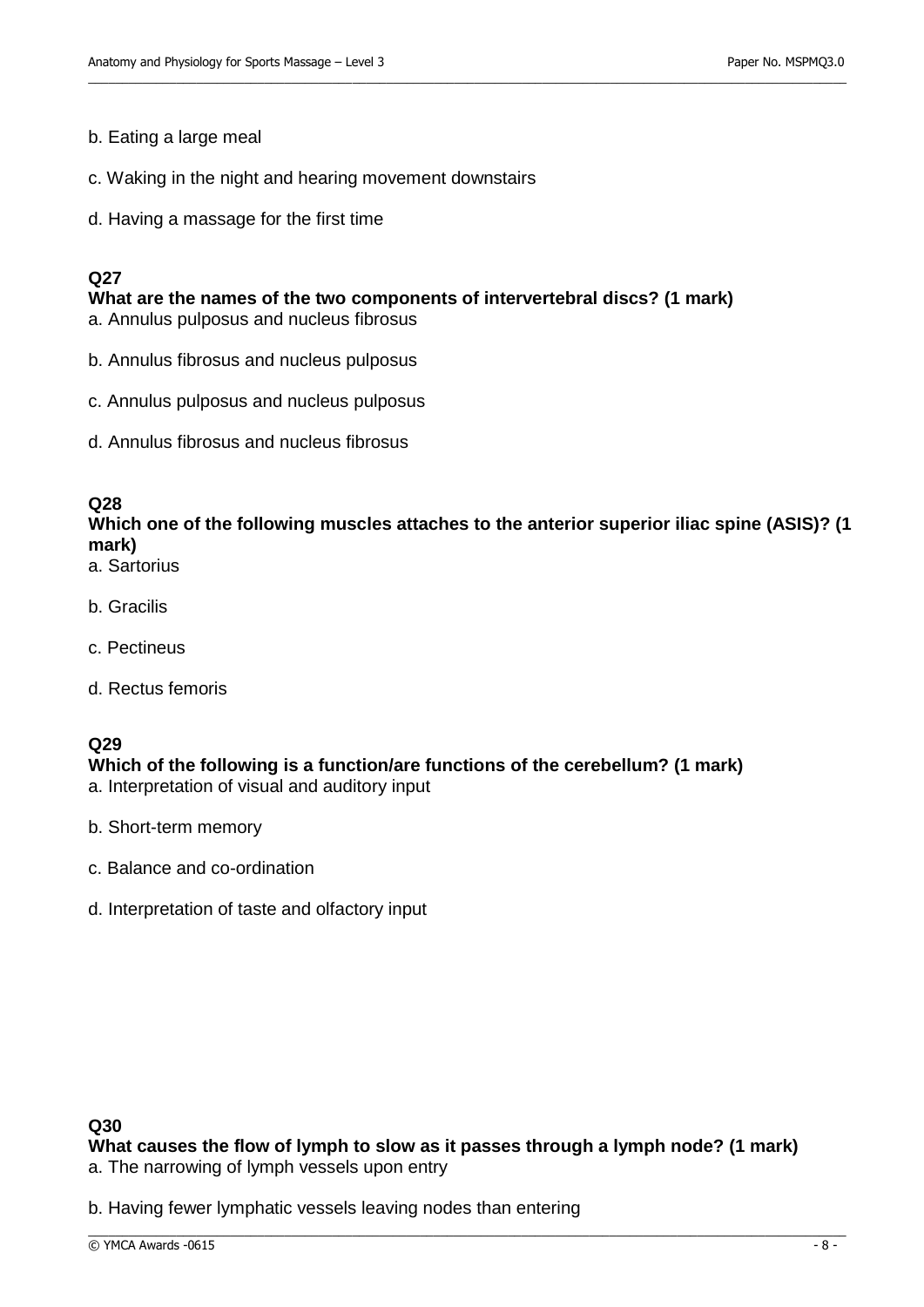- c. Non–return valves which prevent back-flow
- d. Gravity which causes a passive peripheral resistance

#### **Q31 Which one of the following is a sympathetic response of the nervous system? (1 mark)**

 $\_$  ,  $\_$  ,  $\_$  ,  $\_$  ,  $\_$  ,  $\_$  ,  $\_$  ,  $\_$  ,  $\_$  ,  $\_$  ,  $\_$  ,  $\_$  ,  $\_$  ,  $\_$  ,  $\_$  ,  $\_$  ,  $\_$  ,  $\_$  ,  $\_$  ,  $\_$  ,  $\_$  ,  $\_$  ,  $\_$  ,  $\_$  ,  $\_$  ,  $\_$  ,  $\_$  ,  $\_$  ,  $\_$  ,  $\_$  ,  $\_$  ,  $\_$  ,  $\_$  ,  $\_$  ,  $\_$  ,  $\_$  ,  $\_$  ,

- a. Decreased blood pressure
- b. Increased heart rate
- c. Pupil constriction
- d. Increased saliva production

#### **Q32**

#### **What are the actions of peroneus longus? (1 mark)**

- a. Dorsiflexion and inversion
- b. Plantar flexion and inversion
- c. Dorsiflexion and eversion
- d. Plantar flexion and eversion

### **Q33**

**Which of the following skin conditions results in cauliflower-like growths? (1 mark)**  a. Warts

- b. Dermatitis
- c. Psoriasis
- d. Moles

### **Q34**

#### **How many layers are contained within the dermis? (1 mark)**

- a. 2
- b. 3
- c. 4

d. 5

**Q35**

#### **Why may sports massage prove beneficial if it is applied just before an event? (1 mark)**

\_\_\_\_\_\_\_\_\_\_\_\_\_\_\_\_\_\_\_\_\_\_\_\_\_\_\_\_\_\_\_\_\_\_\_\_\_\_\_\_\_\_\_\_\_\_\_\_\_\_\_\_\_\_\_\_\_\_\_\_\_\_\_\_\_\_\_\_\_\_\_\_\_\_\_\_\_\_\_\_\_\_\_\_\_\_\_\_\_\_\_\_\_\_\_\_\_\_\_\_\_\_\_\_\_\_\_\_\_\_\_\_

a. The oils used could help lubricate the joints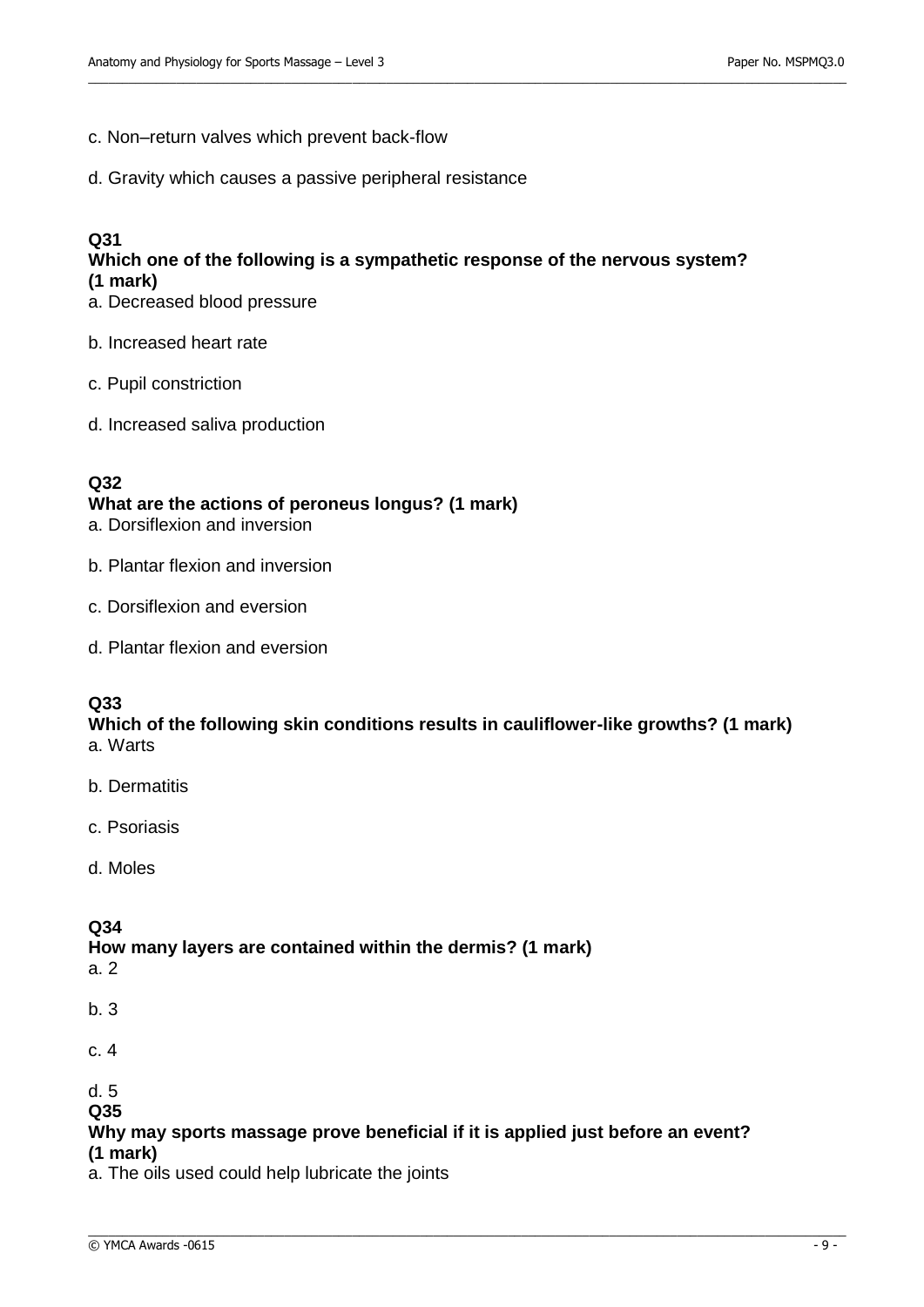b. If it is made to be painful, it will encourage the release of adrenaline

c. By optimising blood circulation, the onset of lactic acid production is delayed

 $\_$  ,  $\_$  ,  $\_$  ,  $\_$  ,  $\_$  ,  $\_$  ,  $\_$  ,  $\_$  ,  $\_$  ,  $\_$  ,  $\_$  ,  $\_$  ,  $\_$  ,  $\_$  ,  $\_$  ,  $\_$  ,  $\_$  ,  $\_$  ,  $\_$  ,  $\_$  ,  $\_$  ,  $\_$  ,  $\_$  ,  $\_$  ,  $\_$  ,  $\_$  ,  $\_$  ,  $\_$  ,  $\_$  ,  $\_$  ,  $\_$  ,  $\_$  ,  $\_$  ,  $\_$  ,  $\_$  ,  $\_$  ,  $\_$  ,

d. By removing the necessity to warm-up, energy can be conserved

#### **Q36**

**Where in the body are the axillary nodes? (1 mark)** 

a. In the armpit

b. Behind the knee

- c. In the groin
- d. In the neck

### **Q37**

### **What is the primary function of the patella? (1 mark)**

a. To provide an attachment point for muscles

- b. To prevent hyperextension of the knee
- c. To prevent hyperflexion of the knee
- d. To improve the biomechanical efficiency of the knee

### **Q38**

### **What is the name of the surface formed by the superior (proximal) end of the tibia? (1 mark)**

- a. Tibial tuberosity
- b. Tibial plateau
- c. Tibial process
- d. Tibial malleolus

#### **Q39 Which structural division of the nervous system comprises motor and sensory nerves? (1 mark)**

- a. Somatic nervous system
- b. Autonomic nervous system